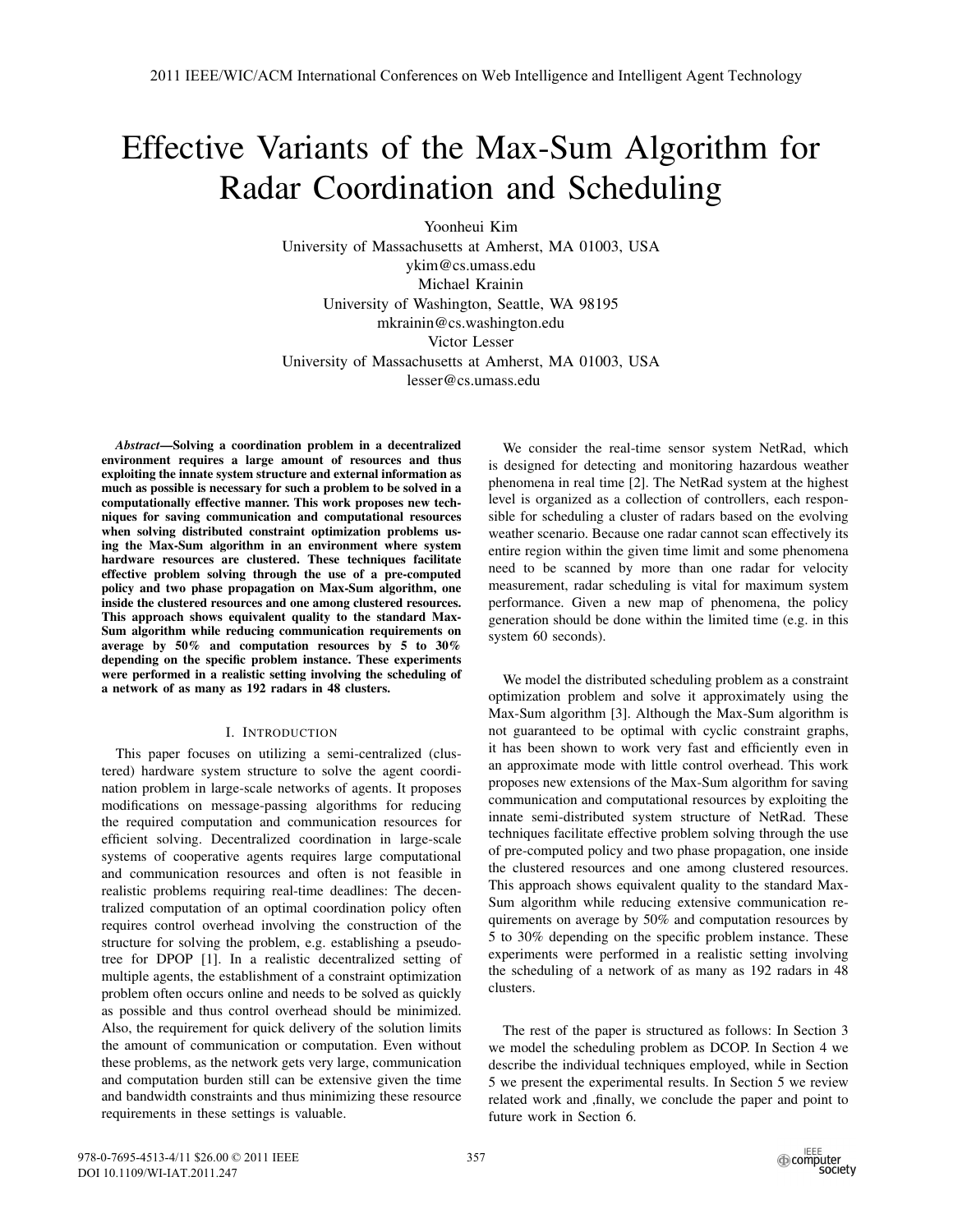

(a) The system structure for 48 radars (b) 48 radars with 96 phenomena

Fig. 1. System structure for radars (a), Example configuration of radars with example scenario (b). All radar ranges and phenomena are assumed circular shaped. All phenomena locations and sizes are randomly selected. In (b), Radar 1 (R1) can choose to scan Event 1 (Ev1), Event 2 (Ev2) or to scan both depending on the utility. Scanning all phenomena in range with sufficient quality may not be possible given the time limit to scan.

#### II. RADAR SCHEDULING PROBLEM

## *A. NetRad System*

The NetRad System is a system of radars specially designed for the purpose of quick detection of low-lying meteorological phenomena such as tornadoes. They are short-range radars used in dense networks, thereby alleviating blind-spots caused by the curvature of the Earth. NetRad radars additionally do not just use the traditional sit-and-spin strategy; rather, they can be focused to scan in a particular volume of space. By exploiting the collected information on weather phenomena, scanning strategies can be dynamically created for specific weather phenomena in the current environment.

The NetRad system consists of multiple  $MCCs<sup>1</sup>$  each of which controls a set of radars. The MCC system is a closed loop control system in that it responds to the emerging weather events based on detected features in the radar data and enduser concerns that may vary over time.

The MCC gathers moment data from the radars and then runs detection algorithms on this weather data. The result of this analysis leads to a set of weather-scanning tasks of interest for the next radar scanning cycle. The MCC then determines the best scanning strategy for the available radars that will maximize the sum of the utility associated with the chosen tasks according to a utility function based on the end-user priorities. This scan strategy is used by the NetRad radars on the next cycle.

Tasks may also be either pinpointing or non-pinpointing, meaning either there is, or is not, a significant gain by scanning the associated volume of space with multiple radars at once. The utility gained from scanning a pinpointing task increases up to a certain limit with the number of radars scanning the task; the utility for a non-pinpointing task is the maximum utility among the individual radars that scan the same phenomenon. The global utility is simply the sum of utilities of all tasks. For a more in-depth description of the MCC system, see [2] and [14] for more details on the utility function.

For efficiency, only the scans that tightly cover a phenomena are created and then merged with other such scans to create new combined wider sweeps. Therefore it limits unnecessary scans that do not cover any phenomena and minimize the domain size of each radar to simplify the scheduling problem while still having at least one scan that covers each phenomena.

#### *B. Radar Scheduling Problem Formulation*

The goal of the system is to find a radar configuration  $r_1, \ldots, r_n$  which maximize the sum U of the utilities for all phenomena and represented as,

$$
U = \sum_{j} u_j(\mathbf{r}^{p_j}) \times w_j \tag{1}
$$

where  $u_i$  denotes the utility for phenomena  $p_i$ .

For each phenomena  $p_j$ , the weight  $w_j$  is a constant determined by the requested user or the weather pattern and  $r^{p_j}$  denotes the scanning policy of radars which have  $p_j$  in range.

Each radar with a set of possible scanning policies can be thought as a variable with a finite discrete domain, and the local utility function  $u_j$  works as a constraint function with parameter  $\mathbf{r}^{p_j}$ . With these variables with finite domains and constraints, the radar scheduling problem can be naturally modeled as distributed constraint optimization problem with local functions involving subsets of variables.

#### III. MAX-SUM AND MODIFICATIONS

#### *A. Max-Sum algorithm in NetRad System*

Max-Sum is a distributed message-passing optimization algorithm belonging to the class known as Generalized Distributive Law (GDL) [15]. Max-Sum is a variation of Sum-Product algorithm where the global utility function is maximized.

In the Max-Sum algorithm, there is a set of variables  $\mathbf{x} = \{x_1, x_2, \dots, x_m\}$  on which a set of functions  $\mathbf{F} =$  ${F_1, F_2, \ldots, F_n}$  depend. Each function  $F_i = F_i(\mathbf{x}_i), \mathbf{x}_i \subset \mathbf{x}$ . The goal is to find **x**<sup>∗</sup> which satisfies the following:

$$
\mathbf{x}^* = \arg \max_{\mathbf{x}} \sum_{i=1}^n F_i(\mathbf{x}_i)
$$
 (2)

Therefore, the Max-Sum algorithm can be viewed as a constraint optimization algorithm where the search is for the settings of variables which maximize the sum of a set of local utility functions. To achieve this, the Max-Sum algorithm defines a factor graph by creating a node for each variable and for each function. The graph is bipartite, and a function node is connected to a variable node if the corresponding function is dependent upon that variable. The bulk of the algorithm is in the messages passed between nodes, which are:

The message  $q_{i\rightarrow j}$  from Variable *i* to Function *j* :

$$
q_{i \to j}(x_i) = \alpha_{ij} + \sum_{k \in M_i \setminus j} r_{k \to i}(x_i)
$$
 (3)

Here  $\alpha_{ij}$  is a scalar set such that  $\sum_{x_i} q_{i\rightarrow j}(x_i) = 0$ , and  $M_i$ <br>outsing the indices of function nodes connected to variable contains the indices of function nodes connected to variable node i.

<sup>&</sup>lt;sup>1</sup> meteorological command and control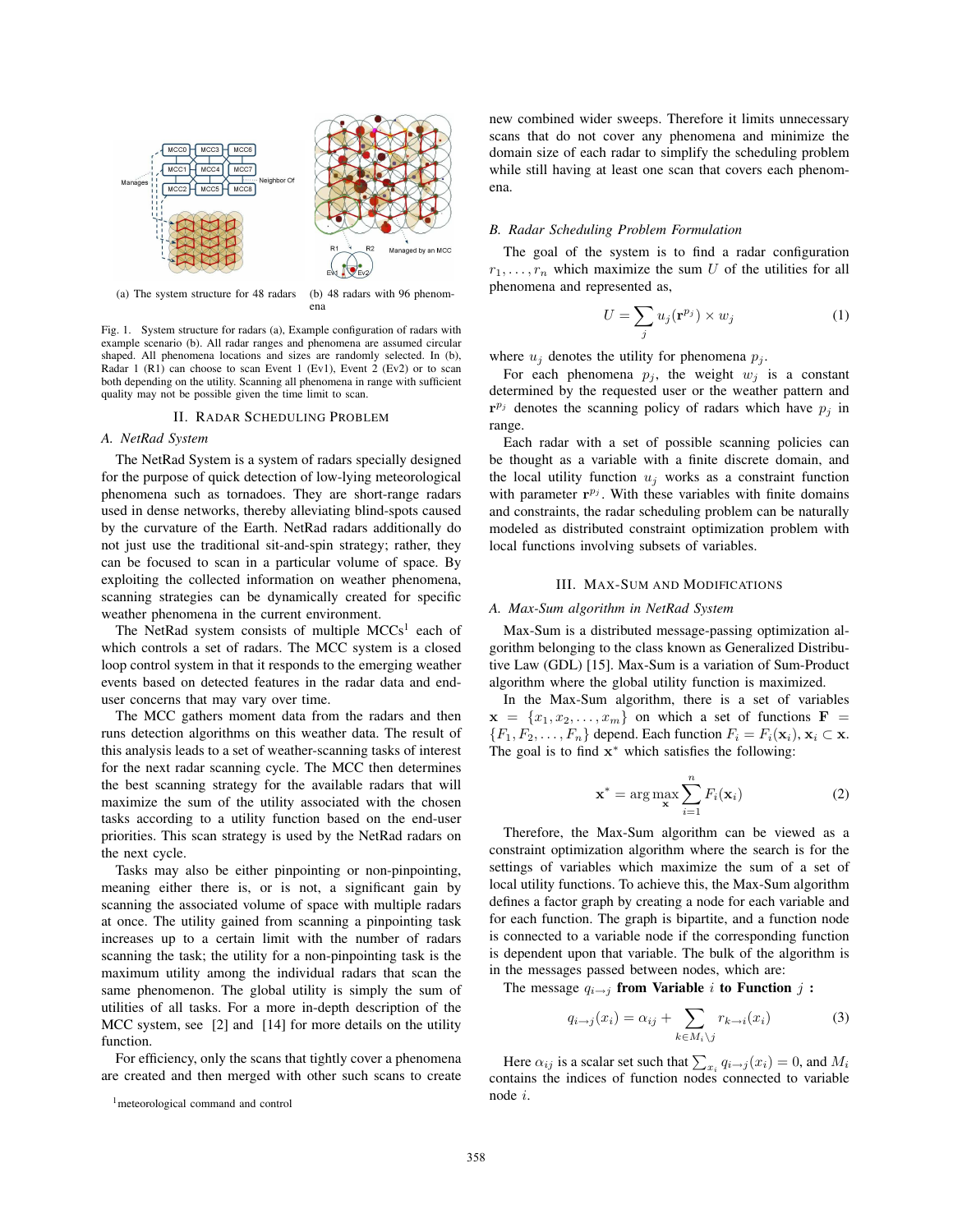The message  $r_{j\rightarrow i}$  from Function j to Variable i:

$$
r_{j \to i}(x_i) = \max_{\mathbf{x}_j \setminus i} [F_j(\mathbf{x}_j) + \sum_{k \in N_j \setminus i} q_{k \to j}(x_k)] \tag{4}
$$

where  $N_j$  contains the indices of variable nodes connected to function node  $j$  in the factor graph. Values of all messages are initialized to zero.

If the factor graph is cycle-free, then the messages are guaranteed to converge, and the resulting solution will maximize  $\sum_{i=1}^{n} F_i(\mathbf{x}_i)$ . When the graph contains cycles, the messages may not converge and even if they do the resulting solution may not converge, and even if they do the resulting solution may be sub-optimal. Empirical results show that even in this case, the algorithm frequently provides good solutions [16].

In NetRad domain, radars are mapped to variable nodes where each value of variable is a radar's possible scanning strategy and phenomena to function nodes and the optimization problem is defined as finding the radar configuration that maximizes the sum of utility functions for phenomena in the system. From the perspective of the overall graph, each MCC contains a subgraph that represents the radars (variable nodes) that are controlled by that MCC. However, these subgraphs are not totally disjoint since weather phenomena (function nodes) may span multiple MCCs where radars from each MCC can scan the phenomena. For phenomena that are not shared among MCCs, communication messages sent to and from function nodes representing these non-shared weather phenomena and their associated radar variables has no cost since they are located at the same MCC.

# *B. Using Organization Structure: Max-Sum Alternating 2 level Hierarchy (MS2L)*

We modify Max-Sum to work on two levels for the general graphs with cycles in order to increase the algorithm efficiency in the context of clustered hardware resources. We modified the message passing schedule of Max-Sum to propagate sometimes within a subgraph of the factor graph associated with clustered hardware resources. There is no modification to the algorithm except skipping the computation of outgoing messages to the nodes outside the partition, thus saving interprocessor communication. This modified Max-Sum, which we call MS2L, alternates between a global propagation cycle and a local propagation cycle so as to ensure that the utility values can also travel to other parts of the graph.

In the algorithm, information is shared among nodes through messages and the algorithm converges to a single point when there is no new information flowing in any direction [17]. We conjecture that the communication can be more efficient when this information sharing is delayed until a subset of nodes become closer to consensus. By delaying sending messages outside the local processor until more developed values are constructed within each MCC, we expect to reduce interprocessor communication without affecting overall performance. Also, in order to avoid getting into local optima, we ensure that the algorithm periodically communicates globally. Therefore we modify Max-Sum to have following message passing schedule.

The 2-level propagation schedule

1. (Initialization) At any vertices, carry out the global flooding.

2. (Local flooding) Both variable and function nodes sends messages only to the neighbors within the same MCC. For each local neighbor, given the newest message on each edge, compute the message values for each local neighbor and send. Let the variable node's neighbors be  $N_i$  and the nodes in MCC  $k$  $m_k$ . In function nodes, it sends the same message to a subset of neighbors  $N_i \cap m_k$ . In variable nodes, it computes the message using the previous messages from neighbors outside the MCC. At cycle t, the message from the variable to function node is,

$$
q_{i \to j}^t(x_i) = \alpha_{ij} + \sum_{k \in N_i \cap m_k \setminus j} r_{k \to i}^t(x_i) + \sum_{k \in N_i \setminus m_k} r_{k \to i}^{t-1}(x_i)
$$

3. (Global flooding) For all neighbors, do a regular message calculation using the newest message on each edge. Function nodes compute the messages at cycle t for all neighbors using messages at  $t - 1$ for neighbors  $N_i \setminus m_k$ . The function node does not have updated messages for all neighbors due to local propagation in the previous cycle thus it combines previous messages from neighbors outside MCC.

$$
r_{j \to i}^t(x_i) = \max_{\mathbf{x}_j \setminus i} [F_j(\mathbf{x}_j) + \sum_{k \in (N_j \cap m_k \setminus i)} q_{k \to j}^t(x_k) + \sum_{k \in (N_j \setminus (i \cup m_k))} q_{k \to j}^{t-1}(x_k)]
$$
  
4. Repeat step 2 and 3.

This scheme is different from simplifying the problem by breaking the network into several subgraphs. It only delays the message delivery to make communication more efficient and the computational complexity remains same even in local flooding. This modification explores how Max-Sum can adapt to the system's organizational structure and its associated communication topology as well as the utility structure. In the NetRad domain, as the connection between function nodes and variables nodes are determined based on the spatial location of the corresponding radar and the phenomena, the dependency structure between nodes are simpler and the factor graph constructed following the domain is more easily decomposable. We exploit the property of the graph structure in the domain and modify Max-Sum to reduce the required resource for global level propagation.

Also, in NetRad, the system has an organizational structure where an MCC manages several radars and where MCCs communicate to collaborate with neighboring radars. It is beneficial to simplify the computation and communication occurring across MCCs. Therefore, we adapted Max-Sum to exploit this structure effectively by skipping some outgoing messages from MCCs in alternating cycles.

## *C. Starting with Known Policy*

In the previous section, we proposed modifications to the message-passing scheme utilizing semi-centralized system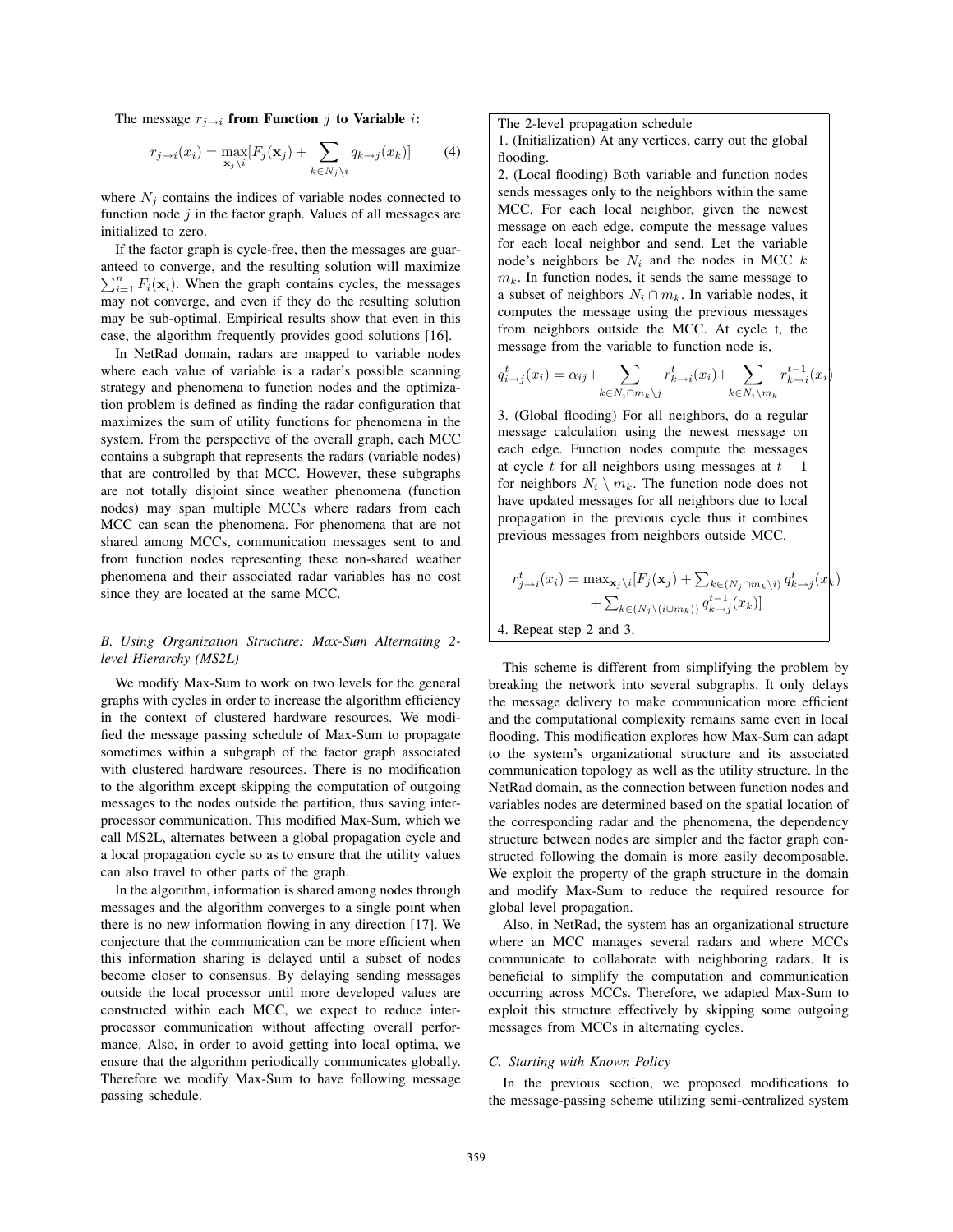structure. In this section, we propose to construct better initial messages incorporating global information to further optimize the efficiency of the algorithm.

In Max-Sum algorithm, there is no initial configuration and the messages in the first cycle are computed assuming that all incoming messages are zero. We speculate that a good known policy can be used to create non-zero starting messages as it incorporates non-local inference if created based on more information than just a local function.

In the Max-Sum algorithm, a node's outgoing messages are dependent on the incoming messages it received in the prior cycles and the first initial messages will depend only on the local function. The variable after the first message would take on the value

$$
\tilde{x}_i = \arg \max_{x_i} \sum_{j \in N_i} \max_{\mathbf{x}_j \setminus i} F_j(\mathbf{x}_j)
$$
 (5)

This message would be the value assuming the best-case setting of other variables and only incorporates the local preferences. Given a known policy  $\hat{x}$ , we modify the algorithm for function nodes to send the following messages which do not involve maximization to the connected variable nodes. Function node  $j$  to variable node  $i$ :

$$
F_j((\hat{\mathbf{x}}_j \setminus i) \cup x_i) \tag{6}
$$

After receiving these messages, if a variable node were to take on a value, it would be:

$$
\tilde{x}_i = \arg \max_{x_i} \sum_{j \in N_i} F_j((\hat{\mathbf{x}}_j \setminus i) \cup x_i)
$$
 (7)

*Proposition 1:* If the assignment  $\hat{x}$  is such that no individual variable can by itself change its value to increase the global utility, then  $\hat{x}$  is a solution to the assignment constraints imposed by Equation 7. If changing any individual variable's value will strictly decrease the global utility, then  $\hat{x}$  is the unique solution for Equation 7.

*Proof:* From the perspective of an arbitrary variable node i, all other nodes are fixed to the configuration specified by  $\hat{\mathbf{x}}$ . Maximizing  $\sum_{j \in N_i} F_j((\hat{\mathbf{x}}_j \setminus i) \cup x_i)$  leads to maximization of the global utility given the values of other variables. This is the global utility given the values of other variables. This is because only the functions for nodes  $j \in N_i$  are affected by  $x_i$ .

If  $\hat{x}_i$  were not a solution to this, then the algorithm which selected  $\hat{x}_i$  to be part of  $\hat{x}$  could have instead selected  $\tilde{x}_i$  to receive a higher utility. Since by supposition, no individual variable can change its value to increase the global utility,  $\hat{x}_i$ is a solution to Equation 7. If changing any variable's value in  $\hat{x}$  will decrease the global utility, then there can be only one solution to Equation 7. Since  $\hat{x}_i$  is a solution, it must be the unique solution.

Thus, in the sense of the above property, we can insert a variable assignment into a factor graph as a starting solution. The property requires that no single variable can change its value to increase the utility. This is a desirable property for an optimization algorithm to have, and a fairly lax one. Any algorithm which does not satisfy this constraint can be followed by a hill-climbing procedure in order to meet the requirement of Property 1.

In addition to what Property 1 can tell us, Equation 7 by itself looks quite a bit better than Equation 5. While the assignment still only considers directly neighboring function nodes, it does so using better assumptions. For nodes other than itself, it assumes a configuration that is known to exist rather than a separate maximization for each function node. The assumed variable assignments are also known to be consistent with a good global utility, and  $x_i$  will fit itself into this assignment.

After the messages from function nodes to variable nodes, we allow the variable nodes to send one set of messages before proceeding with the regular algorithm. This is so the next set of messages from function nodes will have a starting point other than assuming uniform functions in variable node messages.

## *D. Using the Structure for Policy Generation*



#### Fig. 2. 2-level Hierarchy Scheme

We provide a scheme which computes a policy which can be used as in Section III-C. Instead of generating a policy for the whole problem, we tried to compute the locally optimal policy for subproblems associated with each MCC (See Figure 2). We break the full factor graph into factor subgraphs for each MCC that contains only the radars and phenomena in each MCC and each is smaller than the original factor graph. In this way, we first solve a smaller problem within MCCs and then solve a bigger problem using the information from the smaller problem. This is the key difference between local propagation in Section III-B as we break down the factor graph into subgraphs each of which has decreased complexity.

In order to accomplish this, we assign each phenomenon to one MCC to avoid redundant utilities for shared phenomena in computing the initial policy. Consequently, the domain of variable nodes and parameter values in the cost function at the function nodes are smaller than the original problem. Thus the computation at each function node  $f_j$  that belongs to the set of nodes  $m_k$ , which belong to  $MCC_k$ , is done only for each neighbor  $v_i \in m_k$ .

$$
r_{j \to i}(x_i) = \max_{\mathbf{x}_j \setminus i} [F'_j(\mathbf{x}_j \wedge m_k) + \sum_{k \in N_j \wedge m_k \setminus i} q_{k \to j}(x_k)] \quad (8)
$$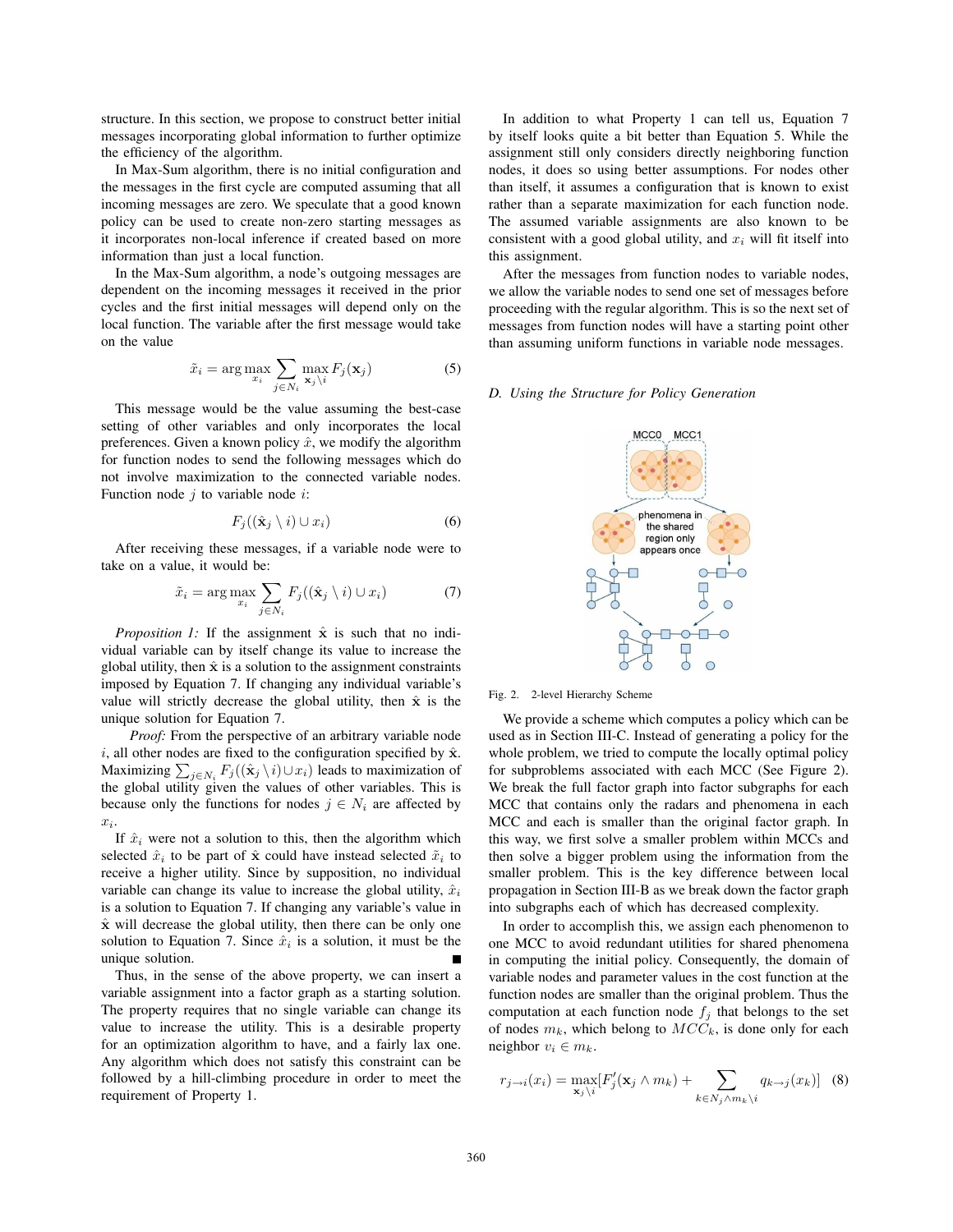The message from variable node  $v_i$  to function node  $f_j$  for  $f_i \in m_k$  is,

$$
q_{i \to j}(x_i) = \alpha_{ij} + \sum_{k \in M_i \wedge m_k \setminus j} r_{k \to i}(x_i). \tag{9}
$$

We assume that function  $F_j'$  with a subset of arguments that excludes the variable nodes outside the MCC can be deduced from the original function  $F_i$ . Additionally, the domain of a variable  $v_i$  is a subset of the original problem only relevant to  $f_j \in m_k$ . The subproblem is used to create the policy used as prior information on local functions.

# IV. EXPERIMENTAL RESULTS

## *A. Experimental Setting*

We experimented with the Max-Sum algorithm on an abstract simulation environment of the NetRad radar system developed in the Farm simulator framework [18]. In this simulator, weather tasks are abstracted as circular areas as shown in Figure 1(b). Aspects such as the utility function, the effective range of radars, and the separation between radars, however, are the same as in the operational testbed. For further information on the simulation environment, see [19].

For a statistically meaningful result, we repeated each instance for 100 runs by randomly generating the weather phenomena varying in their size, location and importance. To make the results more easily interpretable, each trial is run for only one radar scan cycle rather than for a sequence of radar scans.

The computation time is measured in CPU Time. The experiments were run on a single machine although we assumed that there are several computation units working in parallel in a time step simulation. The time complexity in the decentralized setting results from the sum of the longest time taken in the local computation at each MCC for each round.

We do not account for any communication delay in measuring the completion time. For measurement on communication amount, both the number of messages and the size of messages were measured counting the control messages to construct the network as well including the connectivity establishment between nodes and information sharing on possible values that each variable can take. The total amount of communication is measured in bytes considering one double number as 8 bytes and one integer as 4 bytes.

#### *B. Performance of Max-Sum on NetRad*

In order to evaluate the performance of several alternative optimization algorithms, we varied the number of radars and the number of phenomena. We compare the performance of Max-Sum algorithm to a decentralized negotiation algorithm [19], an exact distributed constraint optimization algorithm [1] and a centralized optimization algorithm based on a genetic algorithm that is currently used for local optimization in the negotiation algorithm in each MCC. The negotiation algorithm, specifically developed for the NetRad problem domain, is an iterative two step process performed concurrently at each MCC. In the first step each MCC performs a local optimization based on its local tasks and knowledge of its



Fig. 3. Gen:Genetic, MS:Max-Sum, Neg:Negotiation. The algorithm is run with the same number of tasks (weather phenomena) as the number of radars. The Genetic algorithm is run with a computation time limit of 10 minutes. We set the time limit to 10 minutes in order to get reasonable optimizations for sake of measuring the performance. Given less than 10 minutes, the utility generated by the centralized optimization were significantly lower than the other approaches

neighboring MCCs's proposed scan schedules. In the second step, the MCC negotiates with its neighbors so as to make adjustments to its scheduling based on the strategy of other MCCs. This two step process for performing the distributed optimization tries to maximize the parallelism at the MCC level and to minimize communication among MCCs. In contrast, the standard Max-Sum algorithm does not consider such an organizational structure and is completely decentralized. The Max-Sum algorithm does not explicitly take into account that certain communication links are within an MCC cluster and others are between MCC clusters. The genetic algorithm uses a centralized approach; no communication is required and it only utilizes one processor.

*Different Network Sizes and Number of Phenomena :* In order to evaluate the general performance and the scalability of the alternative optimization algorithms, we compare the performance on different sized networks with different number of phenomena. In scenarios with different sized networks, there are the same number of phenomena as the number of radars in the network as shown in Figure 3. We also compared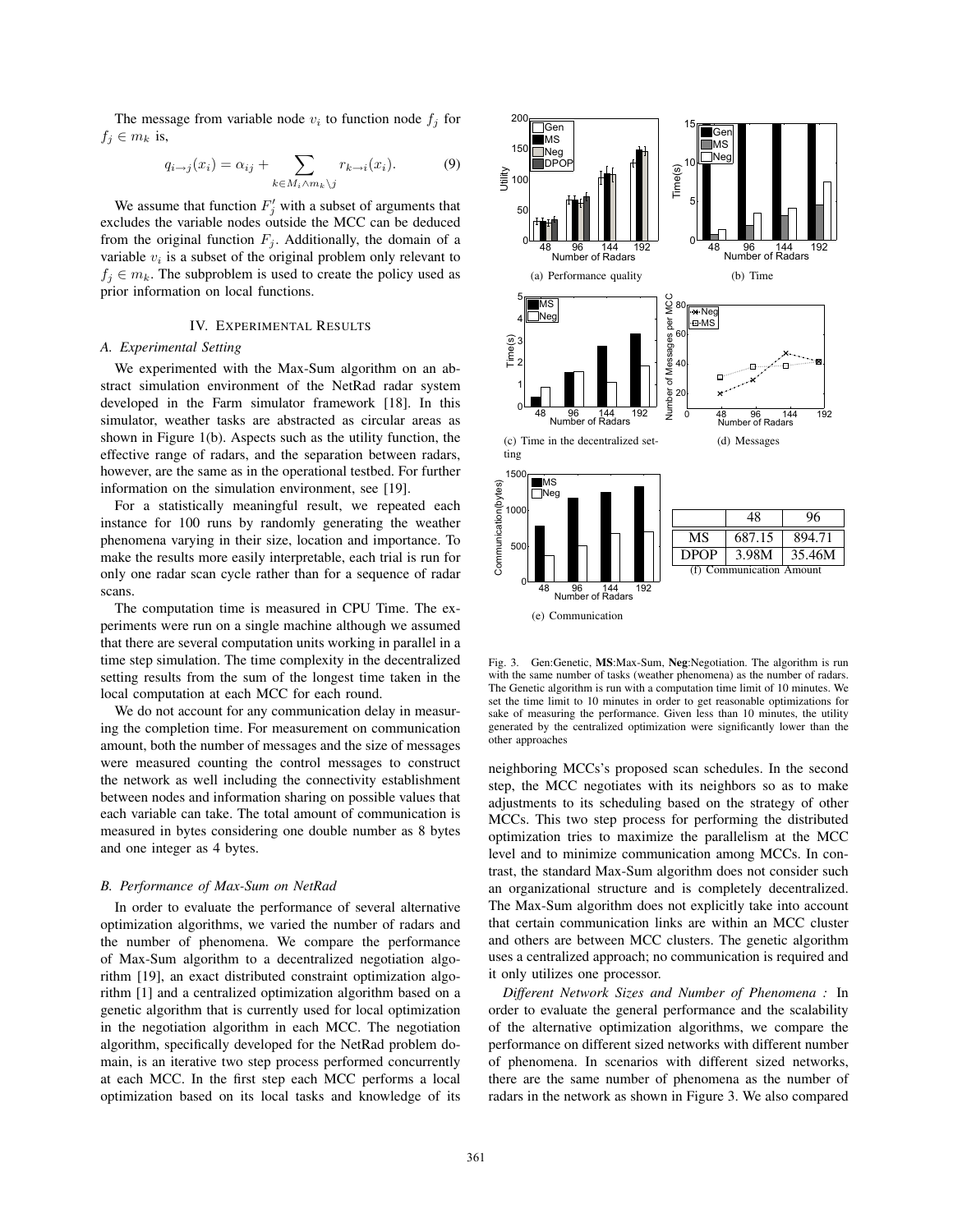

Fig. 4. Experiment with different number of phenomena. The basis is 48 weather phenomena and this is increased to 120 phenomena (i.e. 2.5).

the algorithms with DPOP [1] which gives globally optimal solution on 48 and 96 radar cases; however, we were not able to use DPOP on bigger networks due to memory constraints. We have varied the parameters of the genetic algorithm to improve its performance but it still remains inferior to other methods. This conclusion applies similarly to an optimization algorithm based on Simulated Annealing not shown in the graph due to its general inferior performance on the problem.

In the next set of experiments, the results of which are shown in Figure 4, we increase the number of phenomena in a 48-radar network, thereby requiring more coordination among radars and studied how the algorithms perform. The solution quality of Max-Sum remains the highest while the time complexity remains lower than the negotiation algorithm. In terms of communication between MCCs, Max-Sum requires more communication than negotiation, but remains significantly lower in comparison to DPOP as seen in Table 3(f). The communication amount of the Max-Sum algorithm increases as shown in Figure 4(d) because the number of the variables connected to function nodes in Max-Sum increases as more weather phenomena are added. Further, communication in the negotiation algorithm decreases in denser networks since this algorithm finds it difficult to find a good strategy to negotiate, resulting in an early termination within only a few negotiation cycles ; however, this is not a good thing since it achieves only 90% of the solution quality of Max-Sum in 120 phenomena case.

#### *C. Starting with Initial Policy*

As described in Section III-C and Section III-D, we provided the algorithm with 3 different approaches for computing the initial policy of a 48 radar network with the limit of 10 rounds, where we took the results at the last cycle. The initial policies includes : 1) the solution from the genetic



Fig. 5. The results using initial policy (a) The decentralized computation time of Max-Sum including policy generation time (b) T-test result on hypothesis that each policy improves the computation time of regular Max-Sum with  $\alpha = 0.05$  (c) Value convergence trend at each round (d) Number of Max-Sum rounds

algorithm within MCCs (IGen), 2) the solution of the Max-Sum algorithm within MCCs (IMS) following the scheme described in Section III-D, and 3) a randomly generated initial policy (IRand). The initial policy for IRand was generated in each function node, which leads to potential inconsistencies among multiple function nodes; however these inconsistencies are often quickly resolved.

The use of an initial policy in all cases helps the algorithm save computation time as shown in Figure 5(a) and also improves its anytime performance behavior as in Figure 5(c). The quality of the final solution rarely changes by more than a fraction of utility and the computation time including policy generation decreases. Given the initial policy, Max-Sum can almost instantly produce the initial messages avoiding the maximization step and the policy also reduces the number of rounds taken to converge.

Using initial policies, Max-Sum seems to produce a solution with high utility quickly because the messages at the initial round are not biased towards the local functions reaching the final solution quickly as shown in Figure 5(c).

IMS provides computation time saving as well as quick convergence speed and stability, although it requires specific domain structure to be effective. Additionally IRand shows less anytime characteristics and some unstable performance, e.g. showing oscillation between multiple values ending up a higher number of rounds to converge as in Figure 5(d), but it is a quick and easy way to provide an initial policy without the need to synchronize policies over multiple nodes.

*Policy Generation Using Structure:* We experimented with the algorithm using IMS further to show how much we can improve the algorithm using the policy. We ran Max-Sum for 5 cycles where, for Max-Sum with IMS (MS-Init), we replace the first two cycles with initial policy computing cycles.

As shown in Figure 6, not only does the performance quality remain similar to Max-Sum, the time complexity decreases by half as well as the communication amount. This computational saving is due to the fact that the computation on the factor graph using only local nodes is much simpler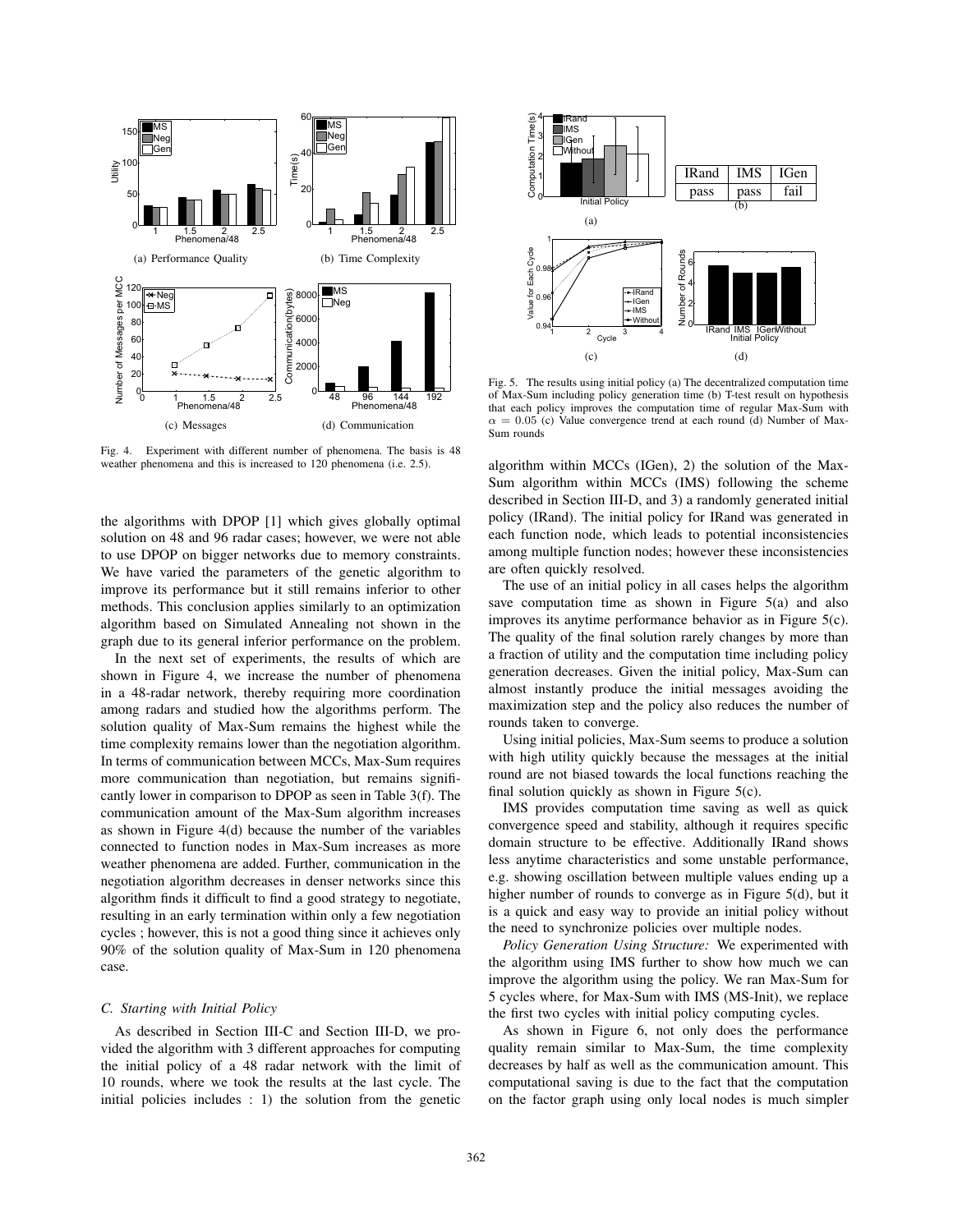

Fig. 6. Performance of MS-Init. MS:Max-Sum, Neg:Negotiaton, MS-Init: Max-Sum with IMS

than the computation on the global-level factor graph and also the result of this computation leads to a quicker convergence on the global level. As messages are exchanged only within MCCs to compute the initial policy, the number and size of messages also decreases.



Fig. 7. Performance of MS2L

# *D. Performance of Max-Sum in a Two-Level Hierarchy*

We next tried MS2L, the alternating Max-Sum algorithm that uses a repetitive cycles of local and global propagation of messages as in Section III-B. We experimented with increasing number of phenomena and also with the IMS policy replacing the first 2 cycles for generating the policy. We ran experiments with various number of phenomena, as we would like to see the result of MS2L varying the network connectivity which will increase the need for global propagation.

As shown in Figure 7, the utility of MS2L with IMS (MS2L-Init) remains similar. Moreover, the communication is reduced by half. It also shows the result of MS-50Comm where we randomly skip the communication 50% of the time and note that the algorithm has not yet converged in the given number of cycles unlike MS2L. Even in the local propagation cycle, the utility is being propagated as effectively as the global propagation cycle and half of the global propagation cycles are enough to reach similar performance. Also by starting with IMS, the computation time can be also decreased as shown in Figure 7(b).

#### V. RELATED WORK

As already described, we model the radar scheduling problem in NetRad system as a distributed constraint optimization problem (DCOP) solved with the approximate Max-Sum algorithm. DCOPs are applied to various problems on real world multiagent systems such as meeting room scheduling [1] and sensor network problems such as traffic light synchronization [4] and smarthome devices [5]. Although such DCOP applications indicate that the exact algorithms work on such system, solving real world problems of 50 or more nodes often requires extensive communication on many problems [4].

There has been work done on speeding up the Max-Sum algorithm and the fast Max-Sum [6] avoids sending unnecessary information which will not be used in computing the maximum value. However, this work does not directly apply to the NetRad application where the utility of agents' choices are dependent on each other. Also, given the semi-centralized system structure, our techniques also can be applied on top of this extension of Max-Sum.

There are many approaches from a systems perspective for exploiting a semi-centralized system structure [7], but to our knowledge, there has not been extensive work involving DCOP algorithm. There is some work in the DCOP communities that utilizes partial centralization [8], [9] but that does not directly exploit the structure of hardware resources and the centralization decisions are made given the constraint graph. The most similar work is the iterative decoding algorithm in compound code networks [10] where the network consists of fixed-size subnetworks. The algorithm works on constituent codes which do not have cycles and then on the connections between constituent codes, therefore iterating between two different levels (within each subnetwork and across the subnetworks).

Our approach to exploit this clustered structure is to utilize a pre-computed policy and modify the message passing schedule of the algorithm for using semi-centralized system structure without involving additional control overhead. Optimization algorithms on graphical models can be considered as solving the multiple factorized local functions involving a subset of variables [11]. To our knowledge, the benefit of the prior knowledge on values of such local functions have not been studied.

Additionally, in the Max-Sum algorithm, we modified the so called synchronized flooding schedule [10], with which messages are exchanged between every neighbor each clock